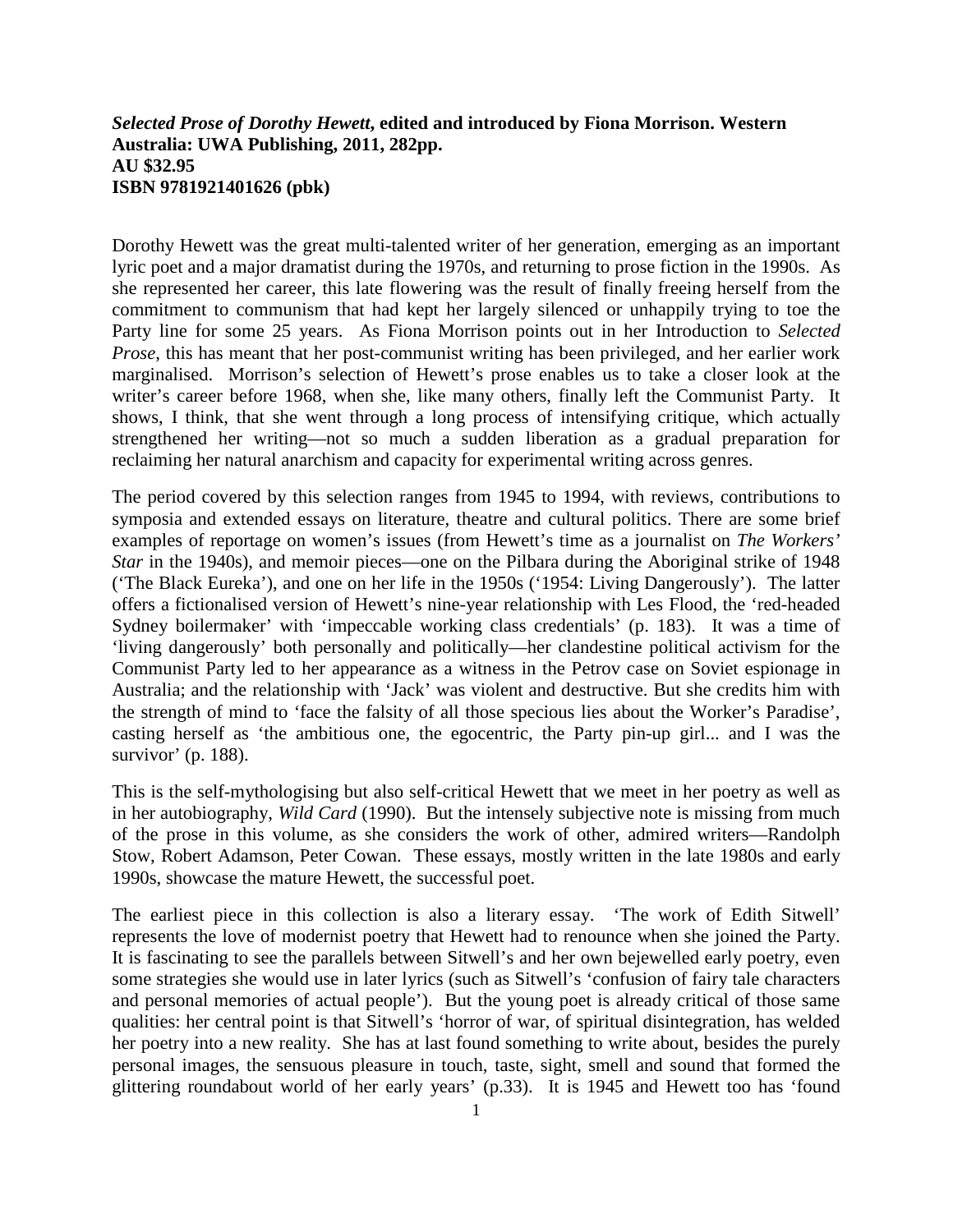something to write about'—the workers' struggle—and it will turn her away from poetry for some time.

The arresting image, the distinctive voice, confident and fluent, are already evident in this essay, and will recur in her later prose. At first, though, the prose she writes as a Party member in *The Workers' Star* is constrained. In the 'Politics' section of this book we find praise for *Australian New Writing*, the magazine edited by a group of Communist writers, and a manifesto, 'Art Must Fight,' which begins by quoting a Soviet author's declaration that 'Art which is not for the people cannot be great art' (p. 134). Sharper and more characteristic in tone is her attack on 'Ezra Pound and his Australian godchildren', the Angry Penguins, written at the time Pound was indicted for treason in broadcasting Axis propaganda from Rome during the war.

Hewett's early essay on Katharine Susannah Prichard from a series, 'Spotlight on WA Writers', praises the 'hot rush of energy characteristic of her novels' (p. 42). This is surely a primary quality of Hewett's own work, as Morrison shows in her insightful discussion of her Lawrentian 'rhetoric of life' (p. 10). She appears to have interviewed the older writer, and quotes some of her rousing precepts about 'creative realism'. When Hewett tackles concepts of literary realism ten years later in a revealing essay on Kylie Tennant, she is much surer of her ground. Tennant's 'romantic realism', perfected in her early novels *Tiburon* and *The Battlers*, worked by juxtaposing 'lyrical romanticism with a kind of hardheaded laconic realism of speech and characterisation,' she writes (p. 51). These are qualities that Hewett would develop in the fiction she was beginning to write with the encouragement of Frank Hardy. But she is fierce in her criticism of Tennant's later work which gets lost 'in a maze of the grotesque and the bizarre, rejects of society' (p.47). She accuses Tennant of 'sensationalist reportage' and 'contemptuous naturalism,' standard post-war Marxist critiques of working-class writing which fails to 'extend' realism to 'that heroic concept of man and woman in a social context' (p. 52).

As the 1960s wear on, Hewett becomes more critical of Communist cultural policy, and some of the most interesting essays in the book trace the stages of this critical engagement. In 'Eat Bread and Salt and Speak the Truth' she argues for the need for creative imagination as well as political analysis, and accuses realist writers of being afraid to 'free their characters to question, suffer and grow' (p. 149), while 'The Times They Are a' Changin'' welcomes the ferment of antiestablishment ideas, arguing that there is no more need for a separatist Party magazine like *The Realist Writer*. 'The Russian Writer,' apparently the text of a lecture, sets out clearly the conflict between 'humanism and dogma' that Russian writers constantly do battle with, and ends with a question she must have been asking herself more and more often in these days of the 1960s—is it simply too limiting to be always caught up in such a 'violent dialectic'? (p. 167). 'Excess of Love,' her notorious obituary for Katharine Susannah Prichard written at the time of Hewett's apostasy, answers firmly 'yes'.

The essays on theatre all date from the period of Hewett's success as a playwright, and they constitute an engaging narrative about Australian theatre overcoming 'the stranglehold of naturalism' (p.220) and reclaiming its roots in musical hall and melodrama. Patrick White is hailed as the one who delivered the first blow in this attack, anticipating by some 20 years the experiments of the late sixties associated with the Nimrod, the Pram Factory and La Mama. Her well-known essay, 'Shirts, Prams and Tomato Sauce' ends with a plea for many kinds of theatre, but above all 'a theatre in which "faking, distant perspective and theatrical illusion" are all at a